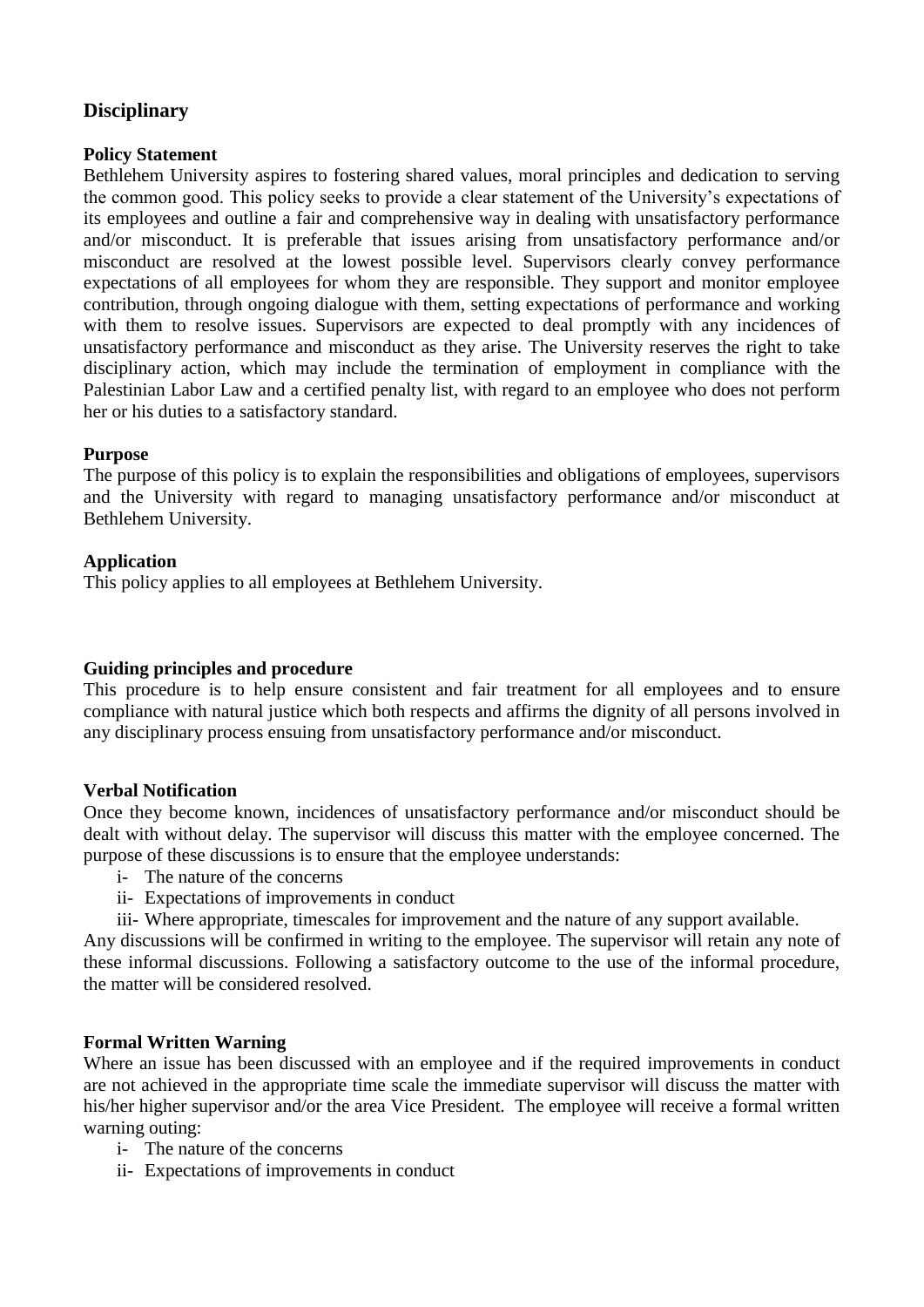iii- Timescales for improvement and the nature of any support available. The higher supervisor and/or the area Vice President may either determine an extension of the time frame for improvement is warranted.

#### **Final Written Warning**

If the pattern of behavior still persists within the timescale for improvement the immediate supervisor issues a final written warning. Following this final letter of warning, if the offense is not corrected within a reasonable time period, the immediate supervisor notifies and discusses the case with her/his immediate supervisor up to the level of the appropriate Vice President. The immediate supervisor of the concerned employee then sends a written notification to their higher supervisor and the Vice President for Human Resources, explaining the case and recommending further action be taken up to and including dismissal from the University according to the approved penalty list by the Ministry of Labor.

## **Disciplinary Investigation**

Upon receiving a final written warning the concerned employee has the right to request a disciplinary investigation. The disciplinary investigation will be carried out by the Vice President for Human Resources and Administrative Affairs, or his/her delegate to ensure the matters are handled fairly, reasonably and in compliance with current legislation and University procedure. The purpose of the investigation is to:

- i- Establish the nature of the allegations
- ii- Gather evidence to enable a decision to be taken on whether the final written warning is justified.
- iii- Consider if the matter should proceed to a **Disciplinary Hearing** (Step 5)

The investigation will be concluded as soon as reasonably possible whilst allowing sufficient time to interview relevant parties. Employees must be kept informed if there is any unexpected delay in the process. Investigatory interviews are part of the process to establish whether disciplinary action is warranted. As part of the investigation the employee who is the subject of the allegation will be asked to attend an investigatory interview at which s/he may be accompanied by a support person of their choice. The employee must inform the delegate of the Vice President for Human Resources and Administrative Affairs any facts or witnesses that s/he feels are relevant to the case. Where appropriate, witnesses will also be interviewed. Interview statements which are signed and dated will be produced.

The outcomes of an investigation may be:

- i- There is no case to answer and therefore no disciplinary action is taken.
- ii- The matter is dealt with informally, if appropriate with support and or training to resolve the matter.
- iii- A recommendation that there is a disciplinary case to answer and a disciplinary hearing should be arranged

# **Disciplinary Hearing**

If following an investigation there is a recommendation that there is a disciplinary case to answer the employee will normally be given 5 days' notice and requested to attend a disciplinary hearing. The employee will again be provided with details of the allegation(s) and an indication as to whether the alleged misconduct is considered as potentially a serious/gross misconduct case and therefore whether a sanction less than or up to dismissal may be considered. The employee will be invited to make any written submissions or bring forward witnesses. Prior to the hearing, any documentation that will be referred to in the hearing will be made available to the employee.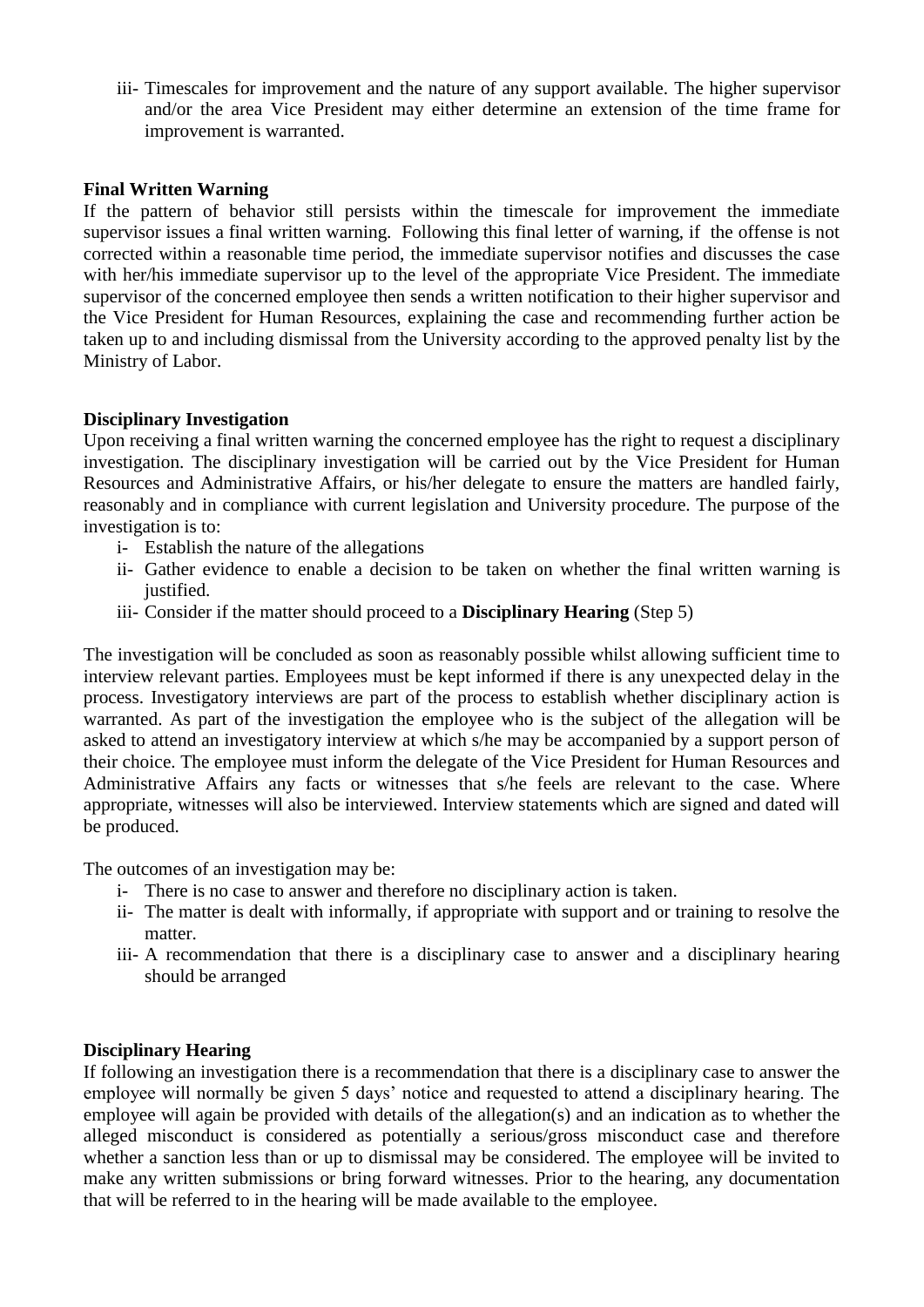Members of the disciplinary hearing panel will include:

- i- Vice President for Human Resources and Administrative Affairs (Chair)
- ii- The Assistant Vice President for Human Resources and Administrative Affairs (minute secretary)
- iii- Administrative Council members
- iv- Other personnel deemed necessary by the chair of the disciplinary hearing

The employee will be given an opportunity to present his/her case, question witnesses and raise any issues s/he wishes to have considered. The employee has the right to be accompanied by one or two support people. The chair conducting and hearing the case will be able to question those involved in the case. The panel hearing the case will consider all representations then decide if on the balance of probabilities the allegation(s) are proven and if so what level of disciplinary sanction is appropriate. Based on their findings the panel, through Vice President for Human Resources and Administrative Affairs, will recommend the disciplinary action, sanctions or dismissal, to the Vice Chancellor. The decision will be confirmed in writing to the employee within five working days of the hearing. The correspondence shall also notify the individual employee of his/her right to appeal against any sanction. In the event that the decision is taken to dismiss the employee, the letter will include the reasons for dismissal and the date that his/her employment will terminate, together with details of any notice arrangements.

## **Dismissal**

Only the Vice Chancellor can make the decision to dismiss an employee. The employee will be provided with written reasons for dismissal, the date on which employment is terminated, and the right of appeal. In cases of gross misconduct, the employee may be dismissed summarily without notice in compliance with both Palestinian Labor Law and with the certified Penalty list. Previous warnings need not have been given. In any case of dismissal employee has a right of appeal as set out below.

#### **Appeal**

The role of the Appeals hearing is not to re-hear the case but to review the process that led up to the management decision, ensuring that the procedure was used correctly, the action taken reasonable and to consider any new evidence brought forward. The employee should submit in writing to the Vice President for Human Resources and Administrative Affairs notice of his/her intention to appeal within 7 working days of receiving the letter confirming the disciplinary action. This letter must be accompanied by a clear statement specifying the basis upon which an appeal is made. An appeal should be made on the basis for example on one of the following circumstances:

- i- The procedure was not used correctly
- ii- New evidence can reasonably be brought forward
- iii-The disciplinary action was unreasonable and/or the penalty imposed was disproportionate to the offence;

Where disciplinary action has taken the form of dismissal, the appeal procedure will normally be carried out as soon as practicable. The appeal will be heard by delegates of the Vice Chancellor.

#### **Examples of unsatisfactory performance and misconduct**

The following examples are intended to illustrate what can constitute misconduct or gross misconduct. The examples should not however be regarded as being either exhaustive or mutually exclusive – much depends on the particular circumstances.

- i- Persistent lateness or leaving early
- ii- Unauthorized absence from work
- iii- Failure to comply with the requirements of the job description
- iv- Failure to comply with work instructions